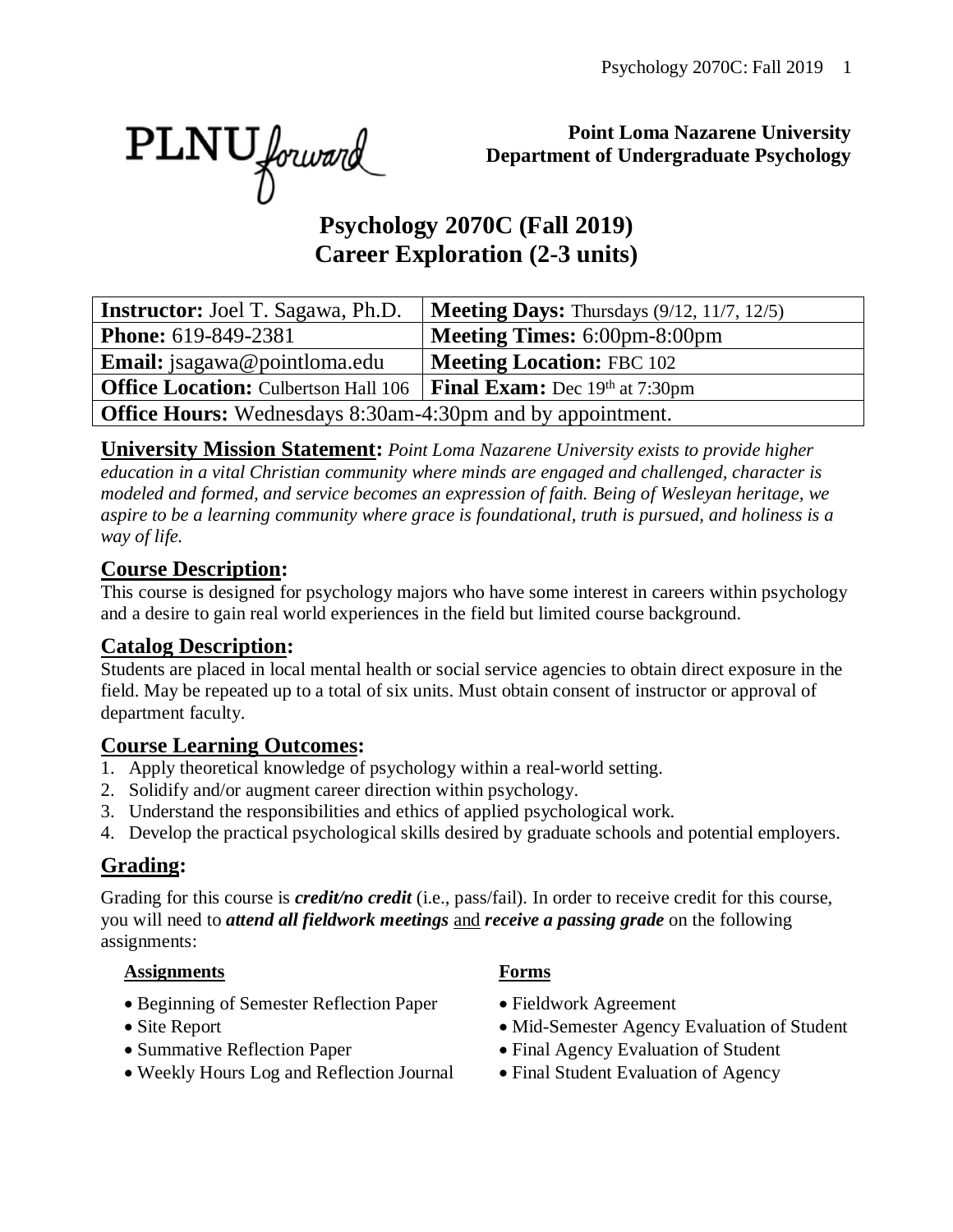#### **Course Requirements:**

- 1. *Fieldwork Meetings*: Students are required to attend all fieldwork meetings in order to receive full credit for this course. The purpose of these meetings is to provide students the opportunity to learn from one another regarding their various field placements and to gain support if needed.
- 2. *Reflection Journal and Fieldwork Hours Log*: Students are required to keep a weekly log of their fieldwork hours throughout the semester. In addition, students are required to take 5-10 minutes each week to reflect and document 1-2 basic insights gained while at their fieldwork placement. All fieldwork hours need to be completed between the first week of the semester and the final week of the semester. Exceptions (e.g., starting earlier or ending later) need to be approved by the instructor. The hour requirement for this course is variable and based on number of registered units. Detailed information on hour requirement per number of registered units is listed below:
	- 2 units  $= 100$  hours/semester (average 6 hours/week at the agency)
	- 3 units  $= 150$  hours/semester (average 10 hours/week at the agency)
- 3. *Beginning of Semester Reflection Paper*: Students are asked to complete an initial reflection paper regarding their professional goals while at their site placement and any concerns/challenges they are having at their site placement.
- 4. *Site Report*: Students are required to complete a site report in order to prepare for future graduate school and/or employment interviews. In addition, site reports are designed as a preparation tool for our mid-semester fieldwork meeting in which students are asked to share their site experiences with their peers for enhanced learning.
- 5. *Summative Reflection Paper*: Students are asked to complete a summative reflection paper demonstrating what they have learned about themselves, others, and the field of psychology.
- 6. *Fieldwork Agreement (Undergraduate Fieldwork Studies in Psychology Agreement)*: Students are required submit a signed fieldwork agreement by the second week of semester in order to receive full credit for this course. If students do not turn in a fieldwork agreement by this date, students may be required to drop this class in order to avoid a failing grade.
- 7. *Mid*-*Semester Student Evaluation (Agency Evaluation of Student)*: Students are required to obtain a mid-semester evaluation of their performance from their site supervisor before attending the mid-semester meeting. Failure to obtain a mid-semester evaluation may result in the student being dropped from the course.
- 8. *Final Student Evaluation (Agency Evaluation of Student)*: Students are required to obtain a final evaluation from their site supervisor before the final week of the semester.
- 9. *Final Site Evaluation (Student Evaluation of Agency)*: Students are also required to complete their final evaluation of their site by before the final week of the semester.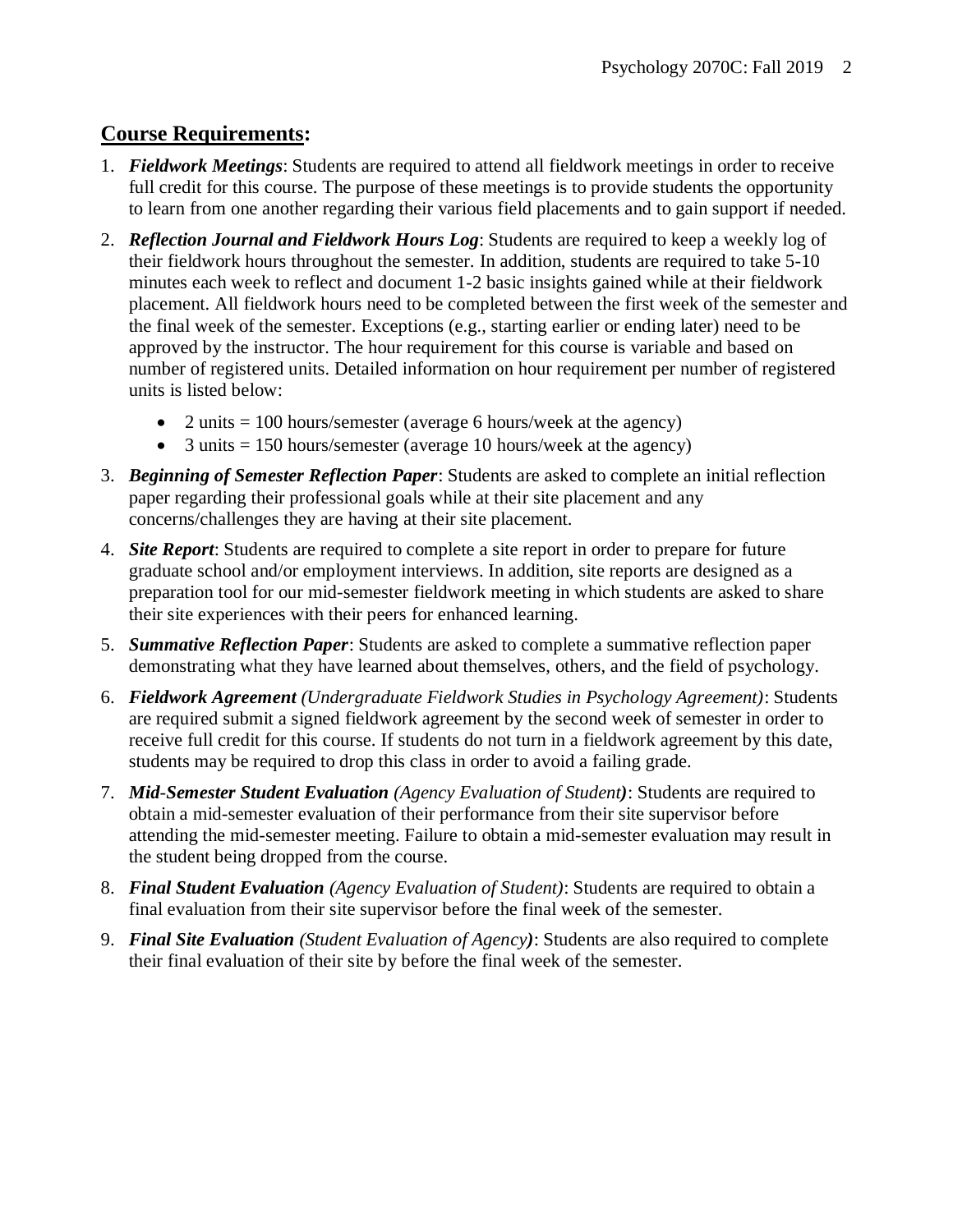#### **Course Policies:**

1*. Fieldwork Hours:* The hour requirement for this course is variable and based on the number of registered units. As defined by the department of psychology each unit requires 50 hours of work. If unforeseen circumstances arise, the hour requirement may be reduced a minimum of 40 hours for each unit in line with the university policy. Detailed information on hour requirement per number of registered units is listed below:

- **2 units = 100 hours/semester (average 6 hours/week at agency)**
- **3 units = 150 hours/semester (average 10 hours/week at agency)**

2. *Credit/No Credit Policy*: Students will receive credit only for the semester in which the work is performed. In situations where a student elects to volunteer for one of our approved agencies before the start date of the semester or after the end date of the semester, no oversight of the student's experience will be provided by the Department of Psychology. Past employment or volunteer work may not be used for retroactive credit. Students will not receive credit for the course under the following circumstances:

- Failure to attend any meetings without prior permission from the instructor.
- Failure to complete required internship hours.
- Failure to complete required assignments.
- Failure to complete required evaluations.

3. *Late Assignments:* All assignments must be completed within the semester that the student is registered for the course. If any of your assignments are late, you run the risk of being dropped from the course.

4. *In Progress (IP):* Students may be given an incomplete in this course in the event of an unusual situation where the completion of the field work hours is beyond the control of the student. 5. *Ethical Violations:* Anyone found cheating, plagiarizing, or any other form of academic dishonesty, will be given No Credit for the assignment and in most cases No Credit for the course. Please refer to the PLNU university catalog for a full description of the campus policy.

6. *Special Academic Accommodations:* Any student in this course who has a disability that might prevent them from fully demonstrating their abilities should meet with an advisor in the Disability Resource Center within the first two weeks of class to initiate disability verification and discuss accommodation that may be necessary to ensure full participation in the successful completion of course requirements. The Disability Resource Center can be contacted by phone at 619-849-2486 or by e-mail at [DRC@pointloma.edu.](mailto:DRC@pointloma.edu)

#### **Steps to Securing Your Fieldwork Internship with an Approved Site for PSY2070C**

- 1. Complete and submit Application for Psychology Fieldwork form.
- 2. Meet with Prof. Sagawa to discussion potential options for placement.
- 3. Begin the application process with an approved site.
- 4. Register for PSY2070C online during open registration.
- 5. Complete the interview and orientation process with your site including any necessary

background checks, immunizations, orientation meetings, and/or interviews.

6. Meet with your supervisor and complete the Fieldwork Agreement form.

#### **Steps to Securing Your Fieldwork Internship with a New Site for PSY2070C**

- 1. Complete Application for Psychology Field Work.
- 2. Meet with Prof. Sagawa to discuss potential options for placement.
- 3. Register for PSY2070C online during open registration.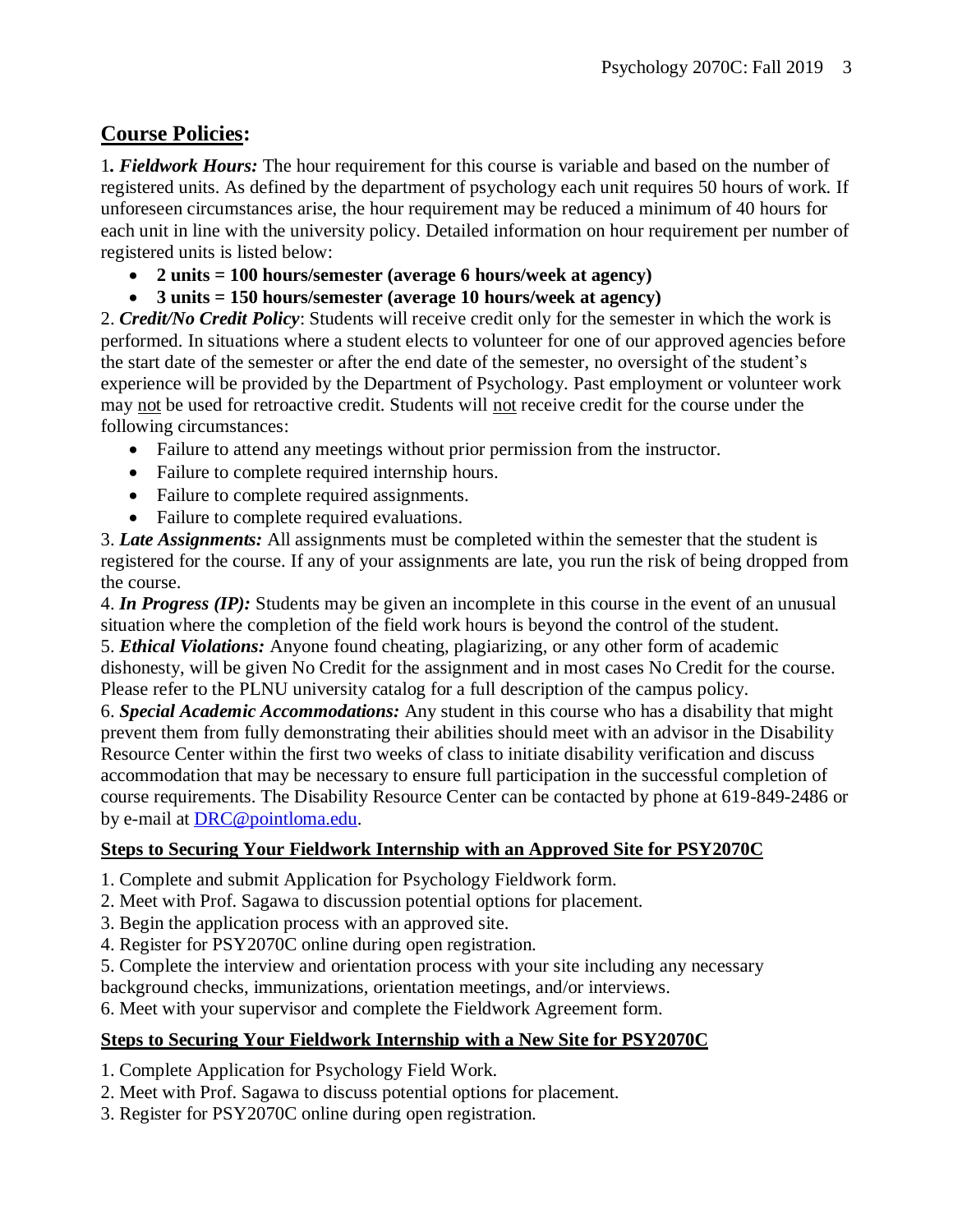4. Meet with the Office of Strengths and Vocation to explore options.

6. Join Prof. Sagawa to visit the new site.

7. Complete interview and orientation process with your site including any necessary background checks, immunizations, orientation meetings, and/or interviews.

8. Meet with your supervisor and complete the Fieldwork Agreement form.

#### **University Policies:**

1. *Educational Goals*: An internship or practicum must be part of an approved major or concentration within an academic department. Students must meet all prerequisites before participating. Each academic department offering internships or practicums for academic credit will clearly define the educational goals for these programs in written form. Learning objectives/career goals for the student and specific expectations from the internship or practicum site must stem from these educational goals.

2. *Locations*: Internship and practicum locations must be selected in collaboration with the department and appropriate faculty supervisor. Supervisor may call or visit site. Educational goals and accompanying expectations of the student must be agreed upon by the agency or business in order for it to quality as an approved site. When needed, legal rights and liabilities of the student of the site and of the University will be clearly stated and agreed to in writing before the beginning of the experience.

3. *Remuneration*: Traditionally PLNU academic internships and practicum assignments have not been paid positions. It was believed that the agency in which the student was placed was not to be considered the employer, but it was to serve as a partner in an educational experience for preprofessionals. As workplace policies have changed and liability concerns have arisen, the paid internship model has become common practice. If an internship includes payment for services (i.e., minimum wage, etc.), this must be stated in writing by the agency or business providing the paid internship. These conditions must be approved by the supervising academic department prior to the first day of the internship experience. Students may not use current employment locations to count for credit unless the workplace also qualifies under the previously stated PLNU educational policies, and a specific assignment is agreed upon. This determination must be made in consultation with the faculty supervisor. Past employment or volunteer work may not be used for retroactive credit. It remains the goal that agencies and businesses will be located by the academic departments and will participate with the University to provide valuable educational experiences, whether paid positions or not. Non-paid experiences can be mutually beneficial to both the sponsoring agency and the student, particularly if they are less encumbered by profit expectations. Students should be encouraged by faculty supervisors to pursue non-paid experiences with equal enthusiasm as with paid positions.

#### **Final Examination Policy:**

Successful completion of this class requires taking the final examination on its scheduled day. The [Final Exam Schedule](http://www.pointloma.edu/experience/academics/class-schedules) is available online.

#### **Attendance and Participation Policy:**

Regular and punctual attendance at all classes is considered essential to optimum academic achievement. If the student is absent for more than 10 percent of class meetings, the faculty member can file a written report which may result in de-enrollment. If the absences exceed 20 percent, the student may be de-enrolled without notice until the university drop date or, after that date, receive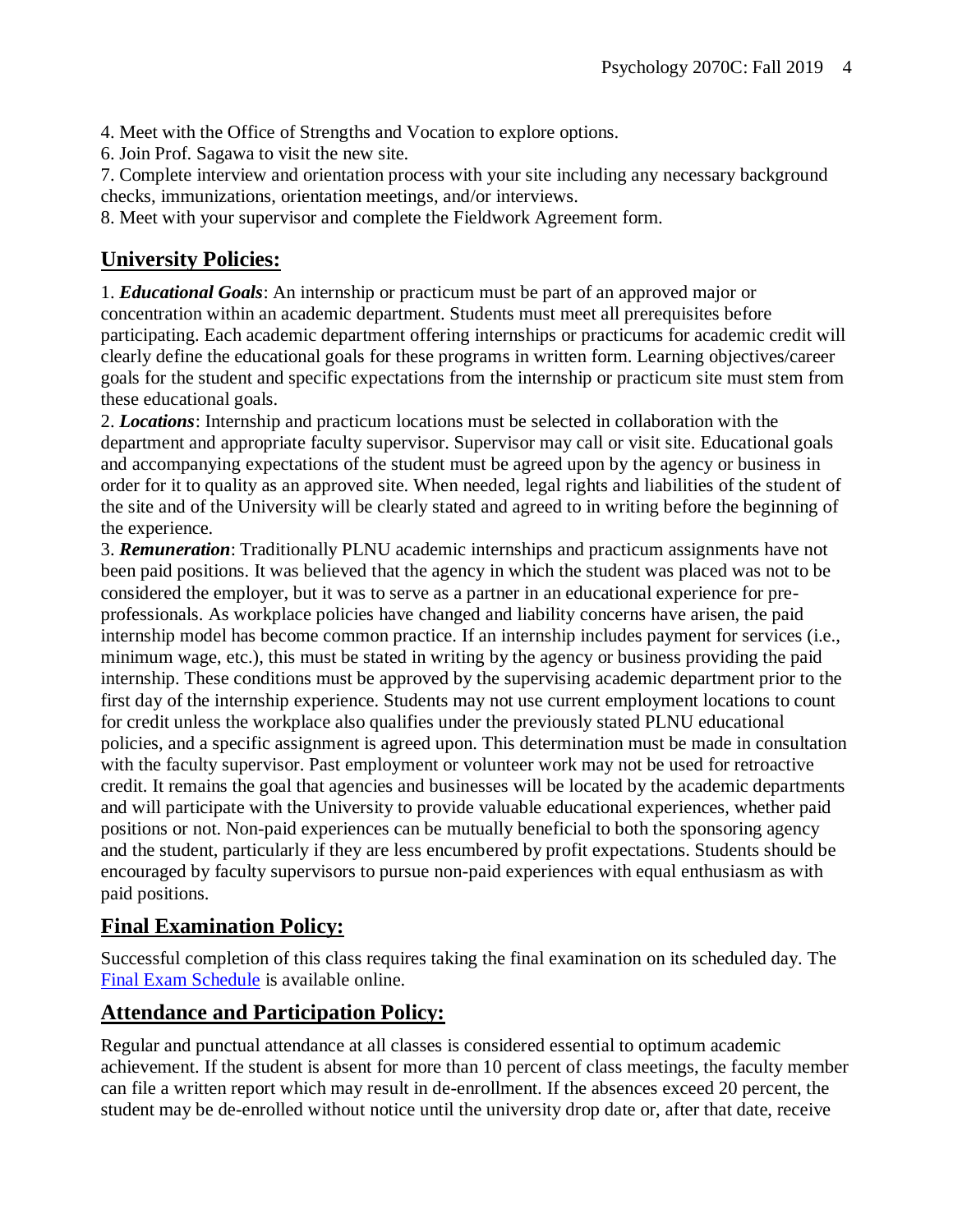the appropriate grade for their work and participation. A complete description of the [Academic](https://catalog.pointloma.edu/content.php?catoid=18&navoid=1278#Class_Attendance)  [Policies](https://catalog.pointloma.edu/content.php?catoid=18&navoid=1278#Class_Attendance) can be found in the Undergraduate Academic Catalog.

#### **Course Credit Hour Information:**

Following the [PLNU Credit Hour Policy,](http://catalog.pointloma.edu/content.php?catoid=18&navoid=1278#Credit_Hour_Definition) to meet the identified student learning outcomes of this course, the expectations are that this 2-3 unit course, delivered over a 15 week semester will approximate 2-3 hours/week classroom or direct faculty instruction. In addition, out of class student work will approximate a minimum of 4-8 hours each week. Specific details about how the class meets the credit hour requirement can be provided upon request.

#### **Academic Honesty Policy:**

Students should demonstrate academic honesty by doing original work and by giving appropriate credit to the ideas of others. Academic dishonesty is the act of presenting information, ideas, and/or concepts as one's own when in reality they are the results of another person's creativity and effort. A faculty member who believes a situation involving academic dishonesty has been detected may assign a failing grade for that assignment or examination, or, depending on the seriousness of the offense, for the course. Faculty will follow and students may appeal using the procedures in the University Catalog. See the **Academic Policies** for definitions of kinds of academic dishonesty and for further policy information.

#### **Academic Accommodations:**

While all students are expected to meet the minimum standards for completion of this course as established by the instructor, students with disabilities may require academic adjustments, modifications, or auxiliary aids/services. At Point Loma Nazarene University (PLNU), these students are requested to register with the **Disability Resource Center** (DRC), located in the Bond Academic Center [\(DRC@pointloma.edu](mailto:DRC@pointloma.edu) or 619-849-2381). The DRC's policies and procedures for assisting such students in the development of an appropriate academic adjustment plan (AP) allows PLNU to comply with Section 504 of the Rehabilitation Act and the Americans with Disabilities Act. Section 504(a) prohibits discrimination against students with special needs and guarantees all qualified students equal access to and benefits of PLNU programs and activities. After the student files the required documentation, the DRC, in conjunction with the student, will develop an AP to meet that student's specific learning needs. The DRC will thereafter email the student's AP to all faculty who teach course in which the student is enrolled each semester. The AP must be implemented in all such courses. If students do not wish to avail themselves of some or all of the elements of their AP in a particular course, it is the responsibility of those students to notify their professor in that course. PLNU highly recommends that DRC students speak with their professors during the first two weeks of each semester about the applicability of their AP in that particular course and/or if they do not desire to take advantage of some or all of the elements of their AP in that course. Students may find additional support through other campus offices as well including the [Office of Spiritual Development,](https://www.pointloma.edu/offices/spiritual-development) the [Tutorial Center,](https://www.pointloma.edu/offices/tutorial-services) and/or the [Wellness Center.](https://www.pointloma.edu/offices/wellness-center)

#### **Copyright Policy:**

Point Loma Nazarene University, as a non-profit educational institution, is entitled by law to use materials protected by US Copyright Act for classroom education. Any use of those materials outside of the class may violate the law. More information on the [PLNU Copyright Policy](http://libguides.pointloma.edu/content.php?pid=203591&sid=1700398) can be found online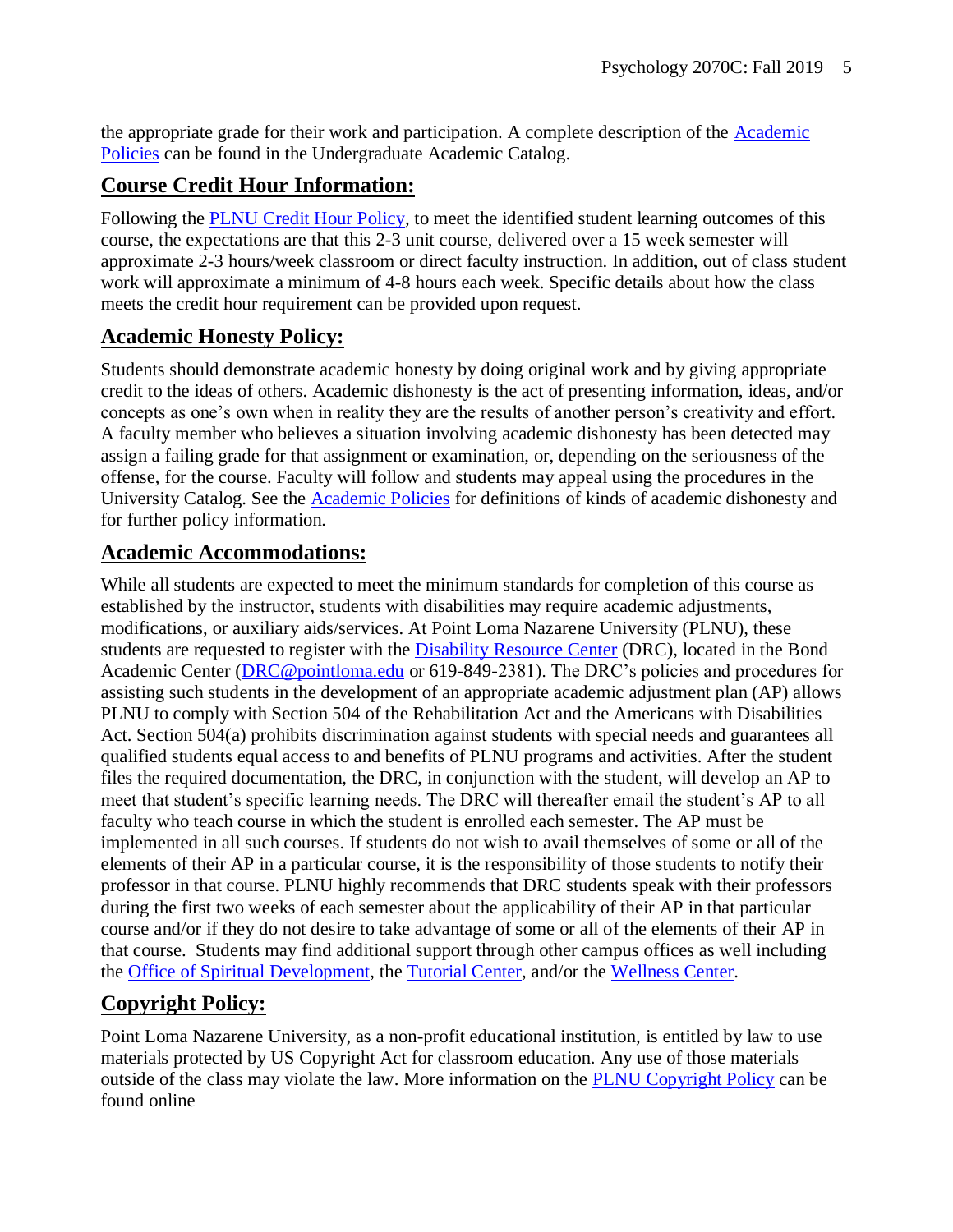#### **Psychology 2070C Tentative Schedule**

Beginning of Semester Meeting (September 12th) *Assignment Due: Fieldwork Agreement*

Indivdual Meetings with Professor (October 3rd) *Assignment Due: Beginning of Semester Reflection Paper*

Mid-Semester Meeting (November 7<sup>th</sup>) *Assignment Due: Site Report Assignment Due: Agency Evaluation of Student (Mid-Semester)*

Final Meeting (December 5<sup>th</sup>) *Assignment Due: Summative Reflection Paper*

Final Exam – Final Evaluation Meetings with Professor (December 16<sup>th</sup>-20<sup>th</sup>) *Assignment Due: Weekly Hours Log & Reflection Journal Assignment Due: Agency Evaluation of Student (Final) Assignment Due: Student Evaluation of Agency*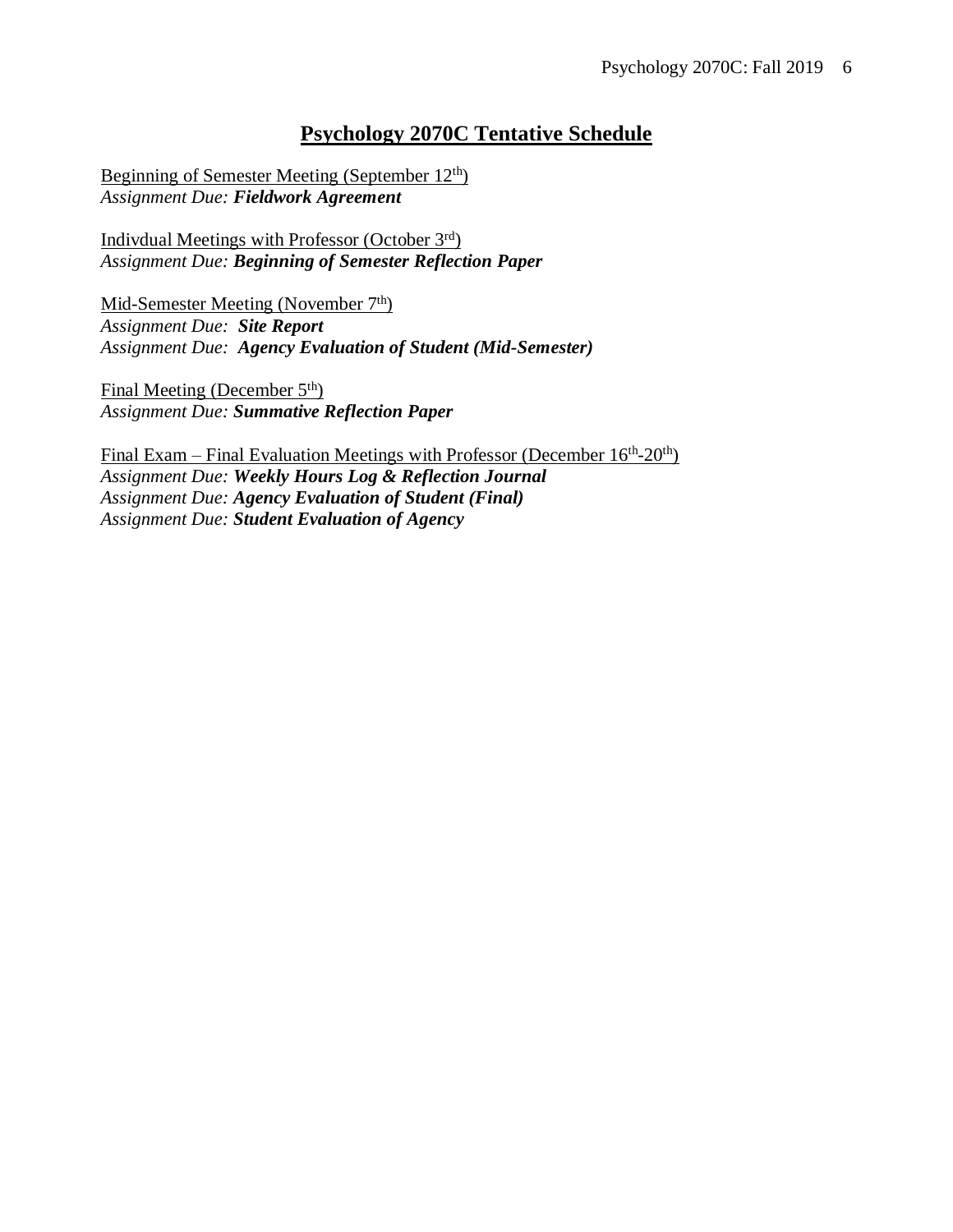#### **Fieldwork Hours Log and Reflection Journal**

Please take 5-10 minutes each week to reflect on your experience at your fieldwork placement. After reflection, please make sure to write down 1-2 insights gained about yourself, others, the field of psychology, and/or your potential fit for a career in psychology. Reflections are to be brief (i.e., no more than one sentence) and may be listed in bullet points. In addition, please remember to document your fieldwork hours on a weekly basis. All fieldwork hours need to be completed between the first week of the semester and the final week of the semester. Exceptions need to be approved by the instructor. The hour requirement for this course is based on number of registered units. Detailed information on hour requirement per registered units is listed below.

- 2 units  $= 100$  hours/semester (average 6 hours/week at the agency)
- 3 units  $= 150$  hours/semester (average 10 hours/week at the agency)
- 4 units  $= 200$  hours/semester (average 14 hours/week at the agency)

| <b>Week</b>                                                                        | <b>Hours</b>           | <b>Insights</b> |       |  |
|------------------------------------------------------------------------------------|------------------------|-----------------|-------|--|
| 1                                                                                  |                        |                 |       |  |
| $\boldsymbol{2}$                                                                   |                        |                 |       |  |
| $\mathbf{3}$                                                                       |                        |                 |       |  |
| $\overline{\mathbf{4}}$                                                            |                        |                 |       |  |
| 5                                                                                  |                        |                 |       |  |
| 6                                                                                  |                        |                 |       |  |
| $\overline{7}$                                                                     |                        |                 |       |  |
| 8                                                                                  |                        |                 |       |  |
| 9                                                                                  |                        |                 |       |  |
| 10                                                                                 |                        |                 |       |  |
| 11                                                                                 |                        |                 |       |  |
| 12                                                                                 |                        |                 |       |  |
| 13                                                                                 |                        |                 |       |  |
| 14                                                                                 |                        |                 |       |  |
| 15                                                                                 |                        |                 |       |  |
| <b>Total</b>                                                                       |                        |                 |       |  |
| I, the undersigned, verify that all information submitted in this log is accurate. |                        |                 |       |  |
| Student's Signature:                                                               |                        |                 | Date: |  |
|                                                                                    | Supervisor's Signature |                 | Date: |  |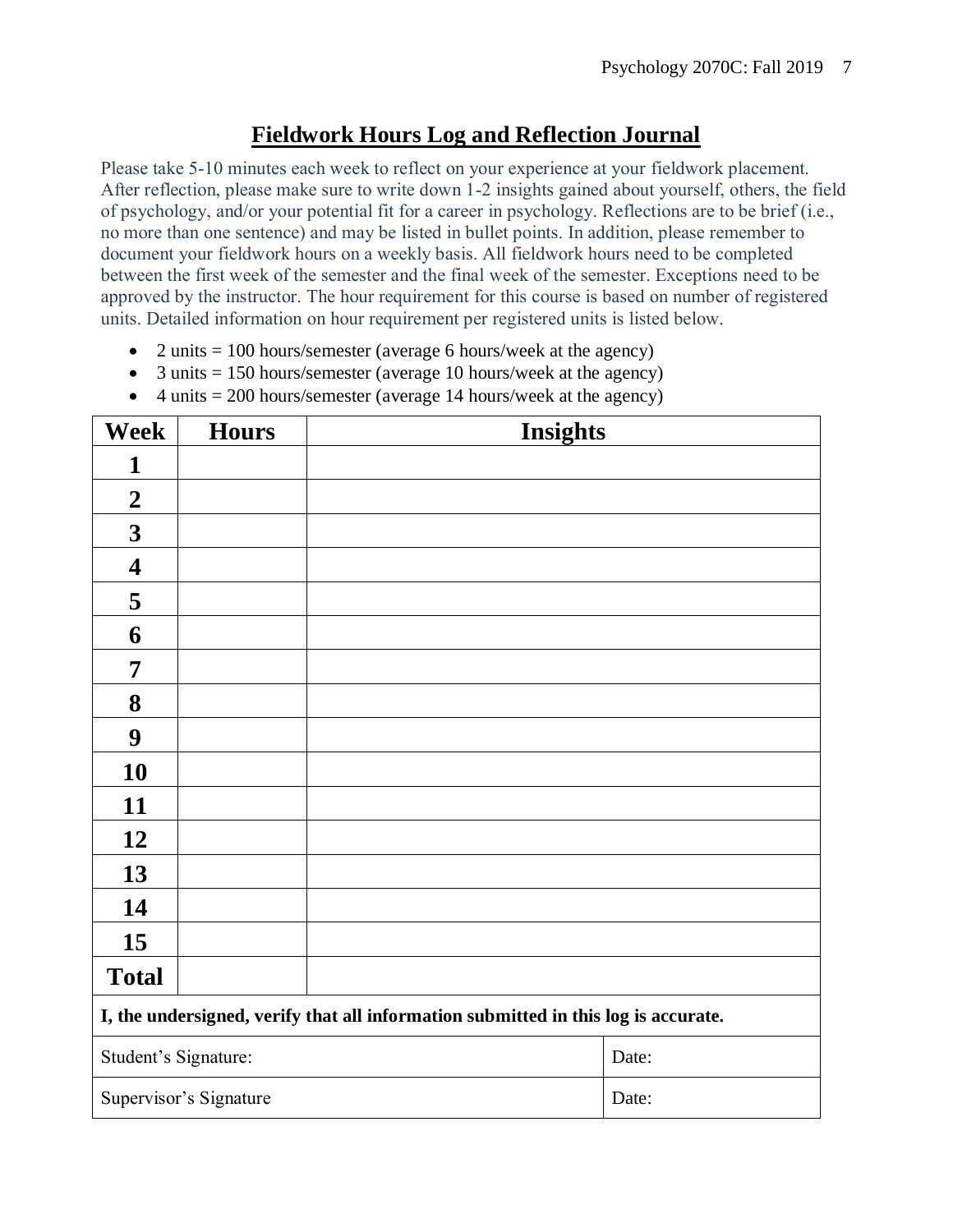### **Beginning of Semester Reflection Paper**

Please provide a 1-2 page (250-500 word) response to the following questions:

- **Learning Experiences**: What experiences and/or learning opportunities are you hoping to get while at your placement this semester? How do you plan on advocating for yourself in order to obtain these experiences and/or learning opportunities? Learning opportunities may include but are not limited to: counseling, emotional support, behavior modification, behavioral monitoring, data collection, intake interviews, documentation, treatment planning, case management, community outreach, pitch writing, marketing services, and/or education.
- **Challenging Experiences**: What has been difficult or challenging about being at your placement so far? What are your initial concerns and/or questions with regard to being at your placement this semester? How do you plan on going about resolving these challenges or answering these questions?
- **Career Exploration**: What careers would you like to learn more about this semester while at your site placement? Who would you like to potentially conduct an informational interview with at your site? What questions would you like to ask them?

\*Note. This purpose of this assignment is to increase your awareness of your professional goals and to help you to develop a plan to enhance your learning experiences while your site placement this semester. As such, you will be asked to share your responses to these questions at your indivdual meeting with the instructor during the second month of the semester. A detailed description of the grading rubric for this assignment can be found online.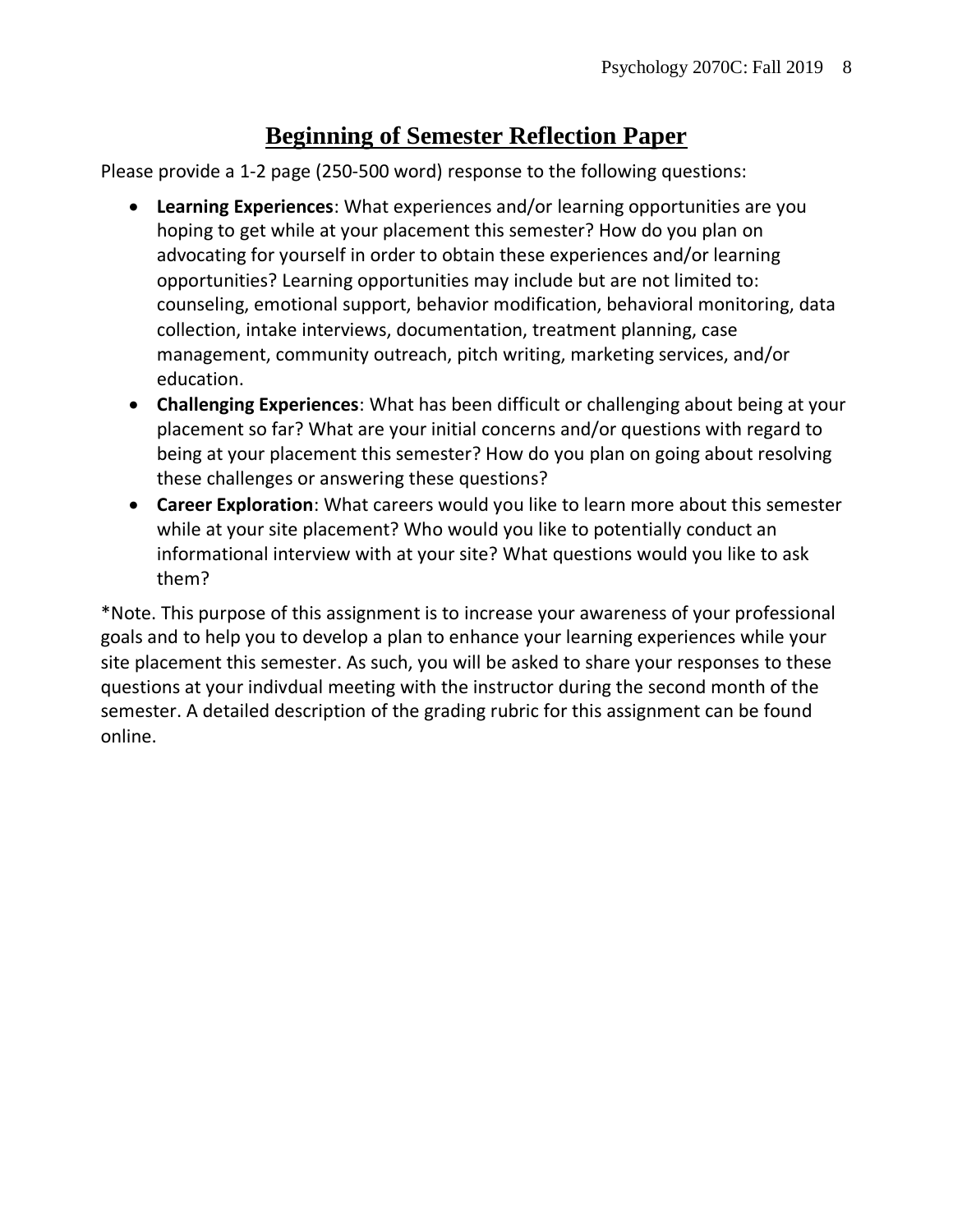# **Site Report**

Please provide a 2-4 page (500-1000 word) description of your site placement including the following:

- **Mission**: What is the mission statement of your site placement? In cases where no mission statement has been created, please describe the overall vision for and/or goals of your site placement.
- **Demographics:** What are the demographics of the people that your site serves? Descriptions of demographics may include but are not limited to: age, gender, socioeconomic status, education level, ethnicity, and geographic location.
- **Presenting Concerns**: What are some reasons why a person might visit your site? Reasons may include but are not limited to: educational concerns, mental health issues, help with marketing, desire for leadership development, help with employee benefits, and/or health problems. Please be as specific as you can in response to this question.
- **Services**: What are the primary services that your site provides? Services provide may include but are not limited to: leadership development, marketing services, individual counseling, group counseling, art therapy, case management, training and education, emotional support, spiritual support, and/or assessment.
- **Staff Characteristics**: What are the staff characteristics of your site placement? Staff characteristics may include but are not limited to: staff education and/or degrees, staff roles and/or titles, and staff duties and/or areas of expertise.
- **Learning Opportunities**: What are the duties and/or learning opportunities/experiences are offered to fieldwork students at your agency? Learning opportunities may include but are not limited to: counseling, emotional support, behavior modification, behavioral monitoring, data collection, intake interviews, documentation, treatment planning, case management, community outreach, pitch writing, marketing services, and/or education.

\*Note. This purpose of this assignment is to help your fellow students learn more about the fieldwork experiences available to them as undergraduate students. As such, you will be asked to share your responses to these questions at our mid-semester meeting. A detailed grading rubric for this assignment can be found online.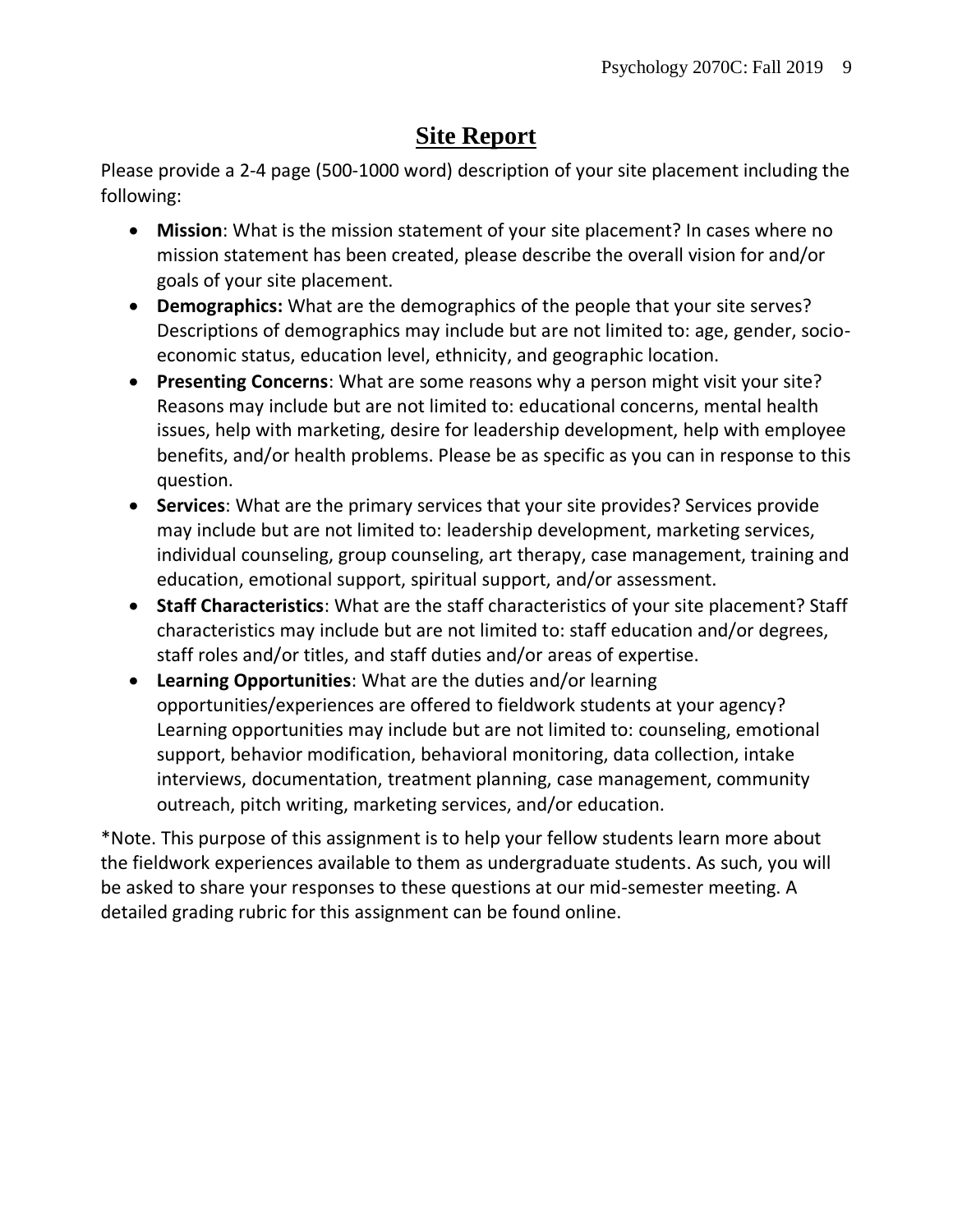## **Summative Reflection Paper**

Please provide a 2-4 page (500-1000 word) reflection regarding your site placement including the following:

1. **Rewarding Experience(s)**: What have you especially enjoyed doing while at your placement? What has been your most rewarding experience with a group, individual, client, resident, patient, and/or project at your site?

2. **Challenging Experience(s)**: What has been difficult or challenging about being at your placement? What has been your most challenging experience with a group, individual, client, resident, patient and/or project at your site? How have you worked to resolve these challenges?

3. **Personal and Professional Development**: What have you learned about yourself and others while at your placement? What have you learned about the professional world and expectations of supervisors within the professional world? What have you learned about your personal strengths and growth areas?

4. **Career Direction**: What career directions are you considering following your experience at your site? How has your experience at your placement shaped, solidified, or changed your future career goals and/or direction?

5. **Knowledge and Skills**: What have you learned about the field of psychology or a related field (e.g., marketing or human resources) while at your placement? What skills have you been able to develop while at your site? What psychological theories or principles have you been able to apply while at your placement?

**6. Conclusion and Recommendation**: How have you benefited from being placed at your site placement this semester? Would you recommend your site as a potential placement for future students? Why or why not?

\*Note. This purpose of this assignment is to prepare you for future interviews with graduate schools and/or employment agencies. As such, you will be asked to share your responses to these questions at our final meeting. A detailed grading rubric for this assignment can be found online.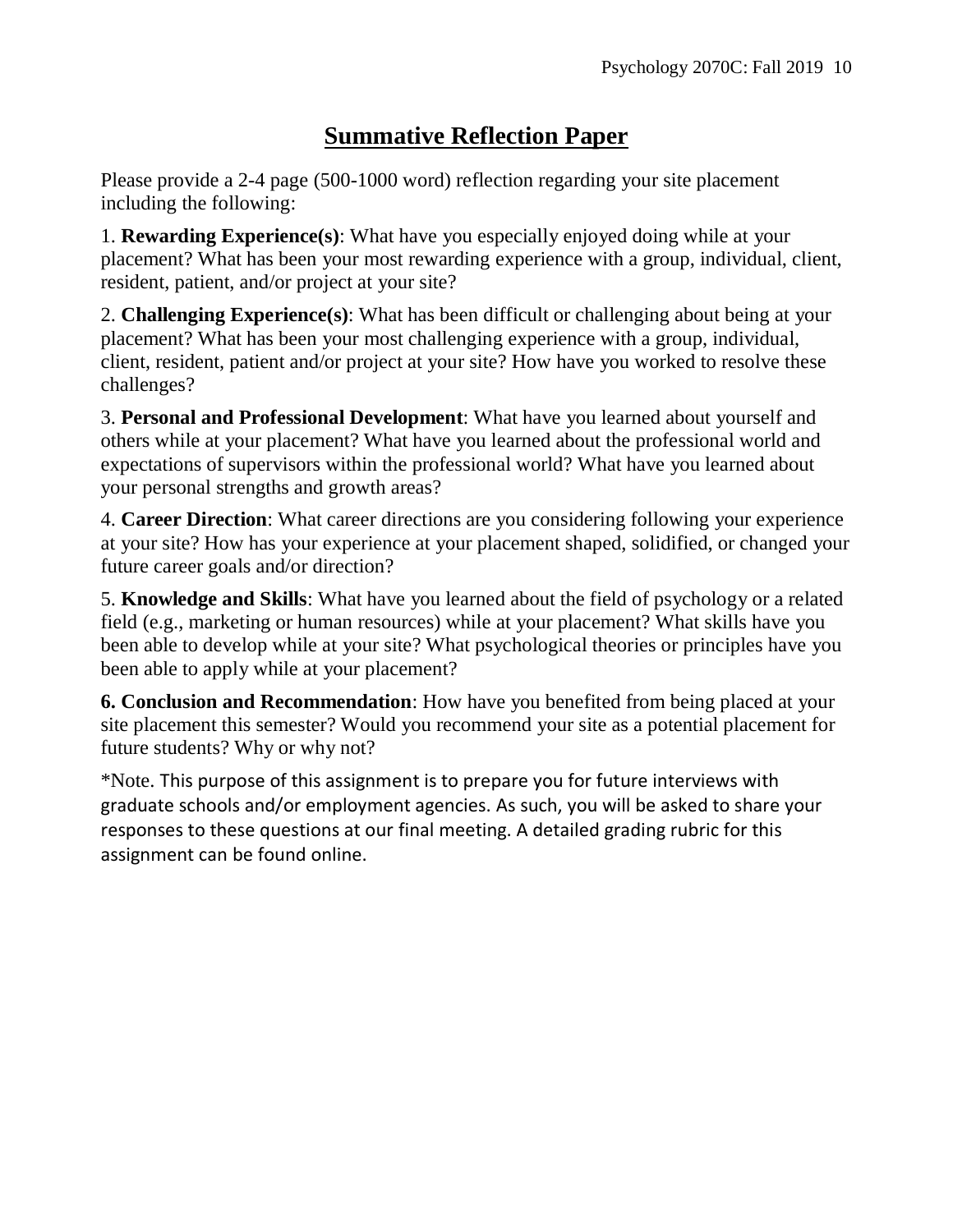$\overline{\phantom{a}}$ 

 $\Box$ 

**Point Loma Nazarene University Department of Undergraduate Psychology**

# **PLNU** *Jorward Department of Undergraduate Psychology*<br>Undergraduate Fieldwork Studies in Psychology Agreement

| STUDENT'S CONTACT INFORMATION (To be completed by the <i>student</i> )   |                                            |               |                                            |           |
|--------------------------------------------------------------------------|--------------------------------------------|---------------|--------------------------------------------|-----------|
| Student's Name:                                                          |                                            |               |                                            |           |
| Student's Address:                                                       |                                            |               |                                            |           |
|                                                                          |                                            |               |                                            |           |
| <b>Student's Phone Number:</b>                                           |                                            |               |                                            |           |
| <b>Student's Email Address:</b>                                          |                                            |               |                                            |           |
| Student's Class Standing (please check one):                             |                                            |               |                                            |           |
| $\Box$ Freshman                                                          | $\Box$ Sophomore                           | $\Box$ Junior | $\Box$ Senior                              | $\Box$ 5+ |
| SUPERVISOR'S CONTACT INFORMATION (To be completed by the <i>agency</i> ) |                                            |               |                                            |           |
| <b>Agency Name:</b>                                                      |                                            |               |                                            |           |
| <b>Agency Address:</b>                                                   |                                            |               |                                            |           |
|                                                                          |                                            |               |                                            |           |
| Primary Supervisor's Name:                                               |                                            |               |                                            |           |
| Primary Supervisor's Title:                                              |                                            |               |                                            |           |
| Primary Supervisor's Phone Number:                                       |                                            |               |                                            |           |
| Primary Supervisor's Email Address:                                      |                                            |               |                                            |           |
| INSTRUCTOR'S CONTACT INFORMATION (To be completed by <i>instructor</i> ) |                                            |               |                                            |           |
| Instructor's Name: Joel Sagawa, Ph.D.                                    |                                            |               |                                            |           |
| Instructor's Address:                                                    |                                            |               | Department of Psychology (Culbertson Hall) |           |
|                                                                          | 3900 Lomaland Drive<br>San Diego, Ca 92016 |               |                                            |           |
| Instructor's Phone Number: 619-849-2381                                  |                                            |               |                                            |           |
| Instructor's Email Address: jsagawa@pointloma.edu                        |                                            |               |                                            |           |
|                                                                          |                                            |               |                                            |           |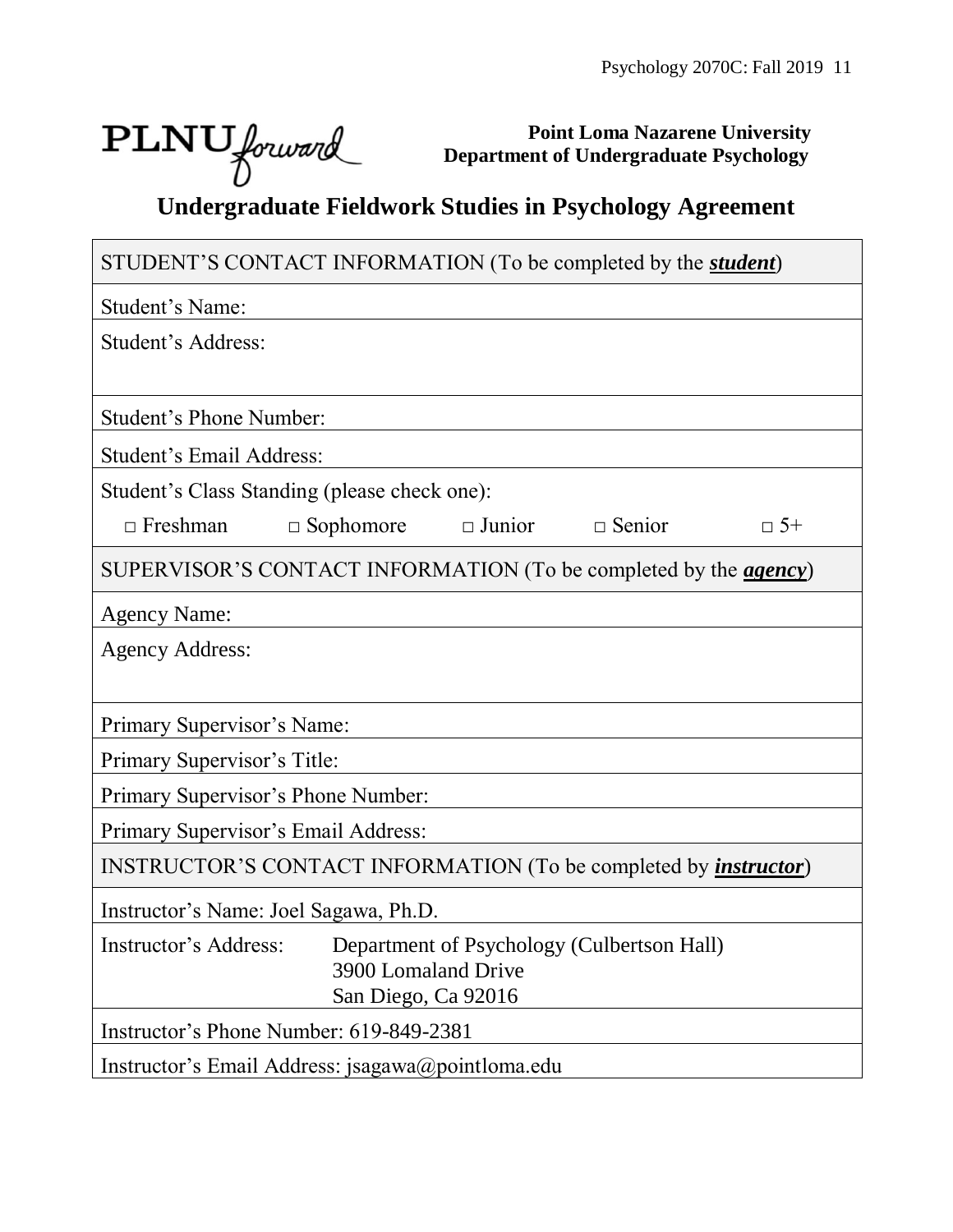| FIELDWORK HOURS (To be completed by the <i>student</i> )                                                                                                                                                                                                                                                                                                                                                                                    |                                                       |                          |  |  |  |
|---------------------------------------------------------------------------------------------------------------------------------------------------------------------------------------------------------------------------------------------------------------------------------------------------------------------------------------------------------------------------------------------------------------------------------------------|-------------------------------------------------------|--------------------------|--|--|--|
| Number of units (please check one):                                                                                                                                                                                                                                                                                                                                                                                                         | $\Box$ 3 units (150 hours) $\Box$ 4 units (200 hours) |                          |  |  |  |
| <b>Agreed Upon Start Date:</b>                                                                                                                                                                                                                                                                                                                                                                                                              | <b>Agreed Upon End Date:</b>                          |                          |  |  |  |
| FIELDWORK DESCRIPTION (To be completed by the <i>agency</i> )                                                                                                                                                                                                                                                                                                                                                                               |                                                       |                          |  |  |  |
| Please list duties and learning experiences offered to the student by the agency:<br>(Agency may attach description of duties and learning experiences if desired)                                                                                                                                                                                                                                                                          |                                                       |                          |  |  |  |
| Please describe training opportunities offered to the student by the agency:<br>(Agency may attach description of training opportunities if desired)                                                                                                                                                                                                                                                                                        |                                                       |                          |  |  |  |
| When will training (if any) occur? Please select all that apply.<br>$\Box$ Mon<br>$\Box$ Sun<br>$\Box$ Tue<br>$\Box$ Not Applicable $\Box$ Other (please describe):                                                                                                                                                                                                                                                                         | $\Box$ Wed $\Box$ Thur<br>$\Box$ Fri                  | $\Box$ Sat               |  |  |  |
| When will supervision (if any) occur? Please select all that apply.<br>$\Box$ Mon<br>$\Box$ Tue<br>$\Box$ Sun<br>$\Box$ Not Applicable $\Box$ Other (please describe):                                                                                                                                                                                                                                                                      | $\Box$ Wed $\Box$ Thur                                | $\Box$ Fri<br>$\Box$ Sat |  |  |  |
| SIGNATURES (To be signed by <i>agency supervisor</i> , <i>student</i> , and <i>instructor</i> )                                                                                                                                                                                                                                                                                                                                             |                                                       |                          |  |  |  |
| We, the undersigned, accept the responsibilities outlined in this agreement. I, the student, have<br>read and understand that credit for this course is contingent upon meeting all requirements (e.g.,<br>assignments and evaluations) for this course as outlined in the syllabus in addition to performing<br>the work described above. Any deviation from what has been indicated above is to be worked out<br>by all parties involved. |                                                       |                          |  |  |  |
| Student's Signature:                                                                                                                                                                                                                                                                                                                                                                                                                        |                                                       | Date:                    |  |  |  |
| Agency Supervisor's Signature:                                                                                                                                                                                                                                                                                                                                                                                                              |                                                       | Date:                    |  |  |  |
| Instructor's Signature:                                                                                                                                                                                                                                                                                                                                                                                                                     |                                                       | Date:                    |  |  |  |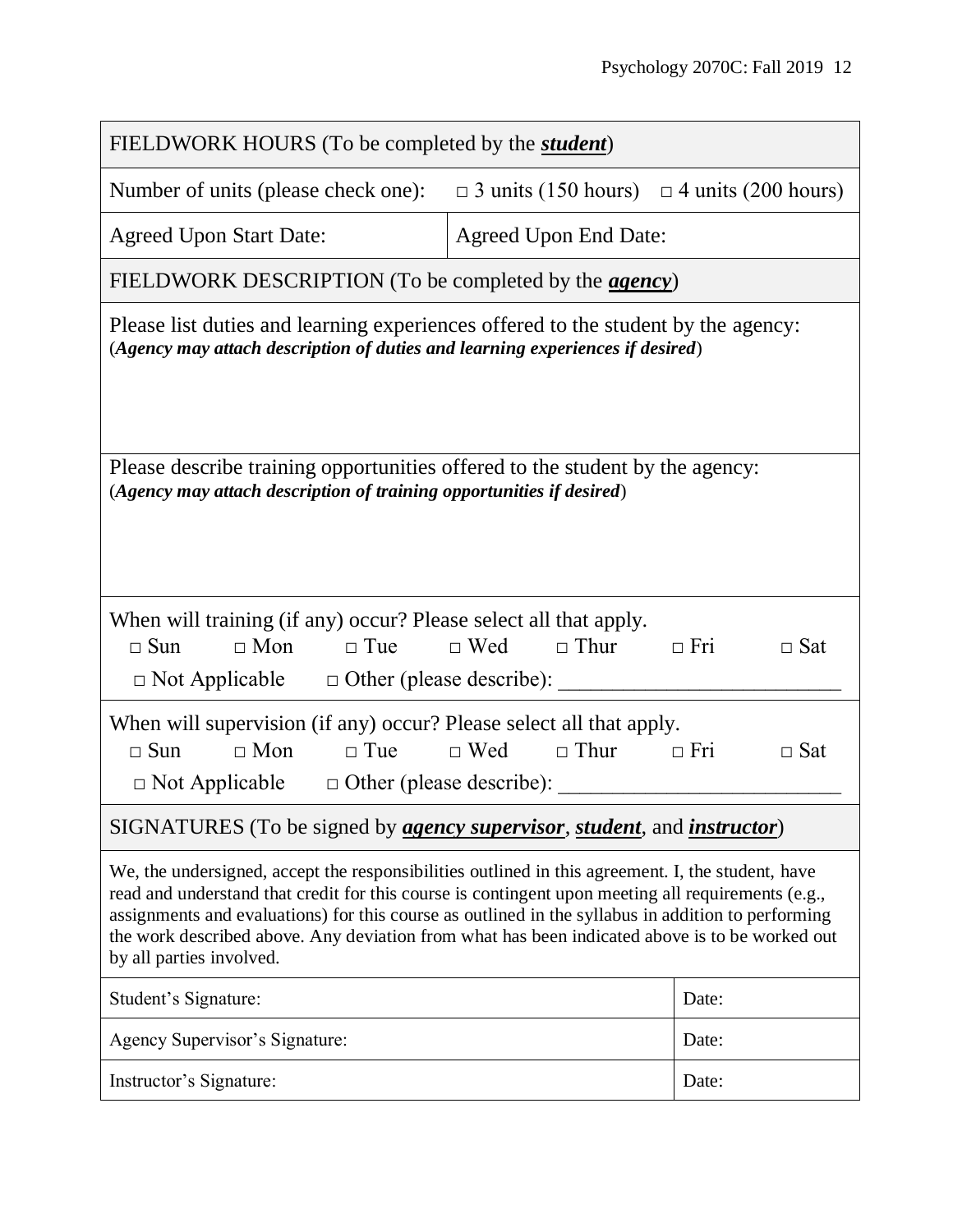$\text{PLNU}_{forward}$ 

**Point Loma Nazarene University Department of Undergraduate Psychology**

# **Agency Evaluation of Student**

| <b>CONTACT INFORMATION:</b>                          |                |                                                                                                                                                                                                               |   |                       |
|------------------------------------------------------|----------------|---------------------------------------------------------------------------------------------------------------------------------------------------------------------------------------------------------------|---|-----------------------|
| Agency:                                              |                |                                                                                                                                                                                                               |   |                       |
| <b>Agency Supervisor:</b>                            |                |                                                                                                                                                                                                               |   |                       |
| Student:                                             |                |                                                                                                                                                                                                               |   |                       |
| <b>FIELDWORK HOURS:</b>                              |                |                                                                                                                                                                                                               |   |                       |
| <b>Placement Began:</b>                              |                | <b>Placement Ends:</b>                                                                                                                                                                                        |   |                       |
| <b>Approximate Number of Hours Completed:</b>        |                |                                                                                                                                                                                                               |   |                       |
| <b>RATING SCALE:</b>                                 |                |                                                                                                                                                                                                               |   |                       |
|                                                      |                | USING THE RATING SCALE BELOW, PLEASE EVALUTE THE STUDENT ASSIGNED TO<br>YOUR PROGRAM IN TERMS OF THE FOLLOWING CRITERIA. ENTER N/A IF YOU DID<br>NOT HAVE THE CHANCE TO OBSERVE STUDENT IN A PARTICULAR AREA. |   |                       |
| $\mathbf{1}$<br><b>VERY POOR</b>                     | $\overline{2}$ | 3<br><b>AVERAGE</b>                                                                                                                                                                                           | 4 | 5<br><b>EXCELLENT</b> |
| <b>GENERAL CHARACTERISTICS:</b>                      |                |                                                                                                                                                                                                               |   | <b>RATING</b>         |
| Personal appearance<br>1.                            |                |                                                                                                                                                                                                               |   |                       |
| <b>Emotional maturity</b><br>2.                      |                |                                                                                                                                                                                                               |   |                       |
| 3.<br>Reliability and responsibility                 |                |                                                                                                                                                                                                               |   |                       |
| Initiative and resourcefulness<br>4.                 |                |                                                                                                                                                                                                               |   |                       |
| 5.<br>Interest and enthusiasm                        |                |                                                                                                                                                                                                               |   |                       |
| Ability to get along and work well with others<br>6. |                |                                                                                                                                                                                                               |   |                       |
| Ability to communicate orally<br>7.                  |                |                                                                                                                                                                                                               |   |                       |
| Ability to communicate in writing<br>8.              |                |                                                                                                                                                                                                               |   |                       |
| 9.                                                   |                | Organization of time to meet the needs of the agency                                                                                                                                                          |   |                       |
|                                                      |                | 10. Flexibility to meet the needs of the agency                                                                                                                                                               |   |                       |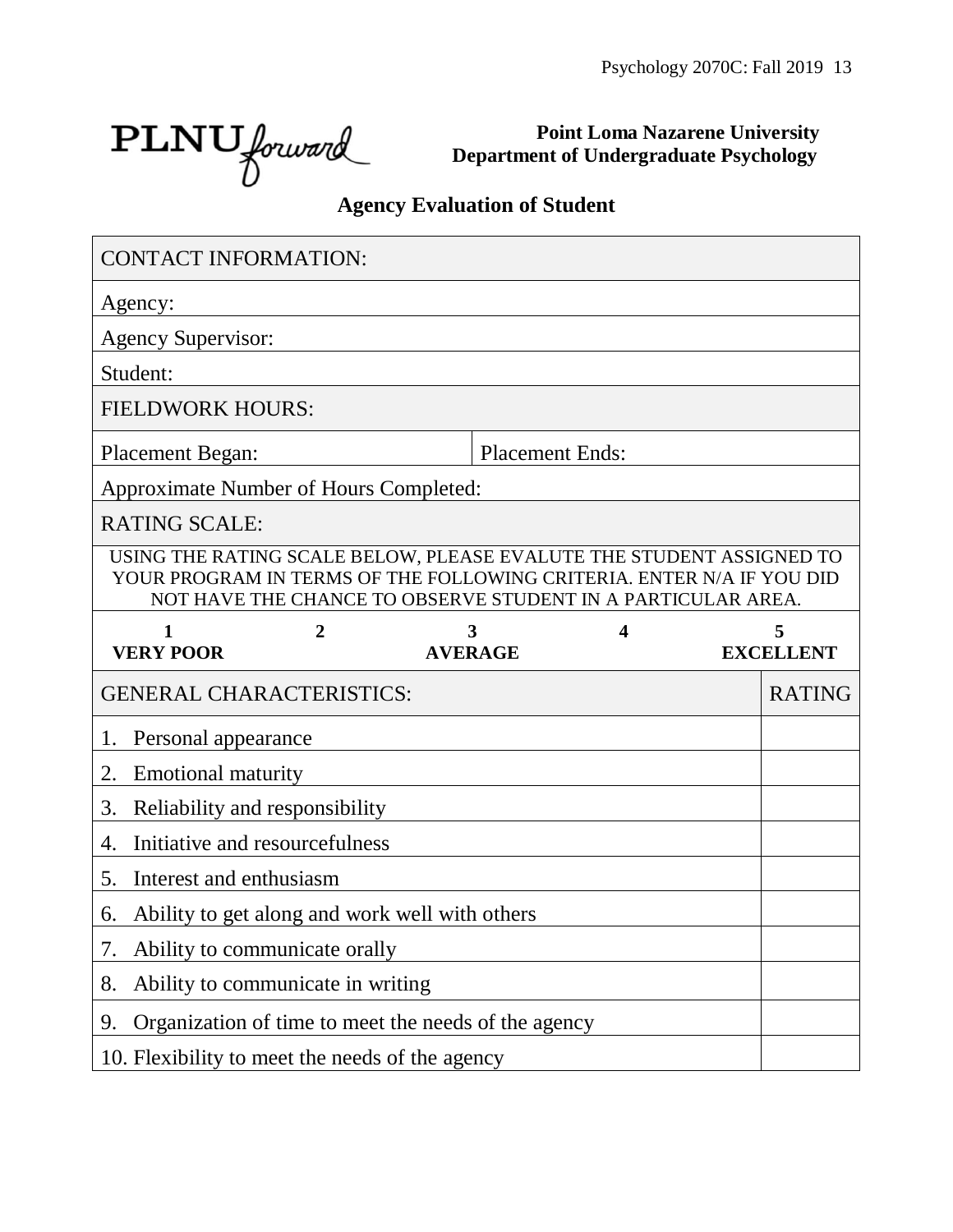| PROFESSIONAL COMPETENCE                                                                                                                                              |            |           |  |  |
|----------------------------------------------------------------------------------------------------------------------------------------------------------------------|------------|-----------|--|--|
| Active listening skills<br>1.                                                                                                                                        |            |           |  |  |
| Ability to establish rapport with others<br>2.                                                                                                                       |            |           |  |  |
| Ability to express care, empathy, genuineness, and warmth<br>3.                                                                                                      |            |           |  |  |
| Awareness of professional ethics and ethical decision making<br>4.                                                                                                   |            |           |  |  |
| Ability to maintain appropriate boundaries<br>5.                                                                                                                     |            |           |  |  |
| Awareness of own strengths and weaknesses<br>6.                                                                                                                      |            |           |  |  |
| Ability to relate non-defensively when receiving feedback<br>7.                                                                                                      |            |           |  |  |
| Ability to implement feedback received from supervisor<br>8.                                                                                                         |            |           |  |  |
| Recognizes problems and reports them to supervisor<br>9.                                                                                                             |            |           |  |  |
| 10. Ability to facilitate group activities                                                                                                                           |            |           |  |  |
| <b>GLOBAL ASSESSMENT</b>                                                                                                                                             |            |           |  |  |
| Please list one or two highly positive attributes of this student:<br>(Agency may attach description of positive attributes if desired)                              |            |           |  |  |
|                                                                                                                                                                      |            |           |  |  |
| Please list one or two areas where the student could improve or grow:<br>(Agency may attach description of growth areas if desired)                                  |            |           |  |  |
|                                                                                                                                                                      |            |           |  |  |
| Are there any personality issues that need to be addressed as<br>this student prepares for professional work? If yes, please<br>describe with an attached statement. | $\Box$ Yes | $\Box$ No |  |  |
| <b>SIGNATURES</b>                                                                                                                                                    |            |           |  |  |
| Signature of Supervisor:                                                                                                                                             | Date:      |           |  |  |
| Signature of Student:                                                                                                                                                | Date:      |           |  |  |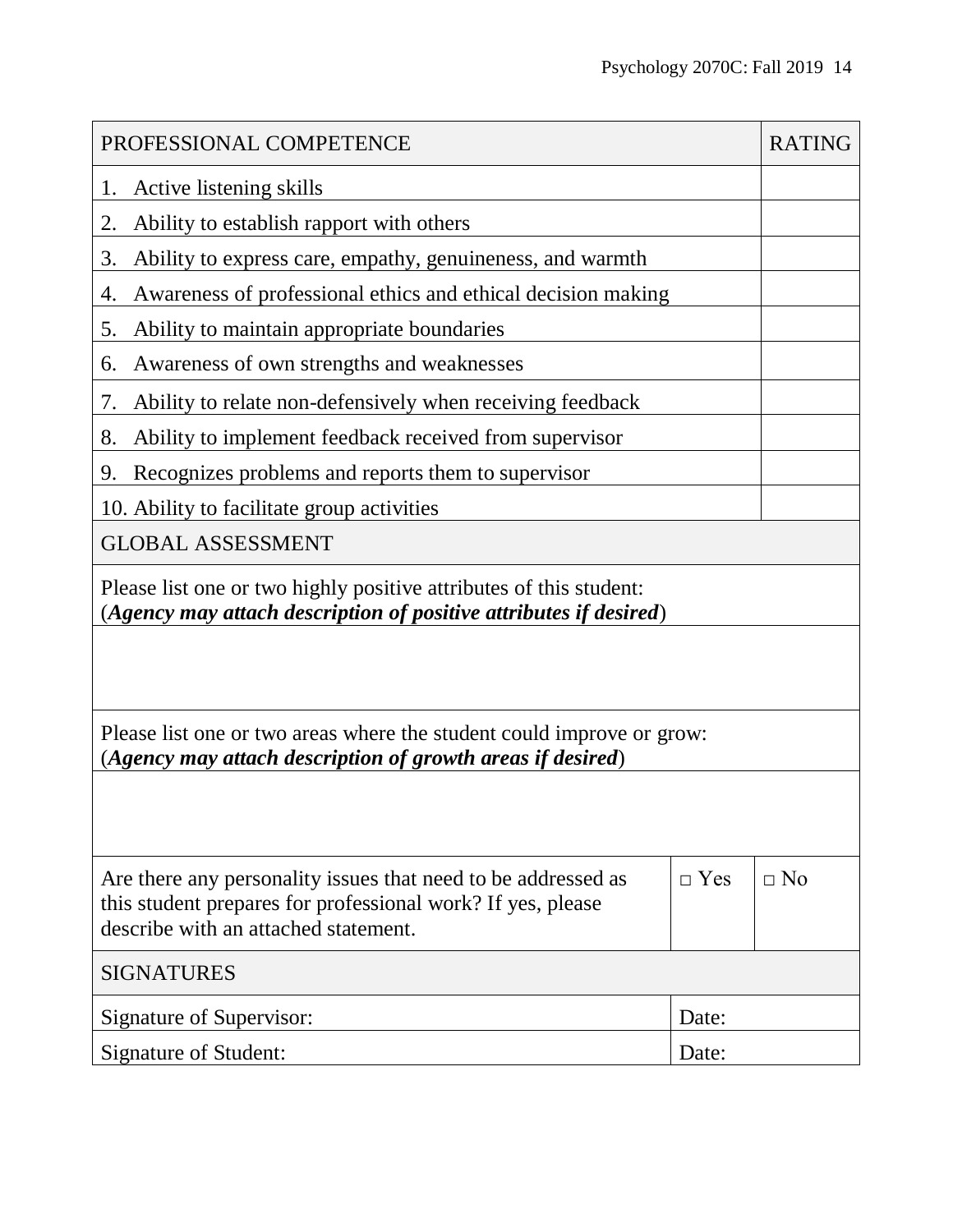Ĩ.

 $\text{PLNU}_{forward}$ 

 $\blacksquare$ 

**Point Loma Nazarene University Department of Undergraduate Psychology**

# **Student Evaluation of Agency**

| <b>CONTACT INFORMATION:</b>                                                                                                                                               |                                                                         |  |                |                        |                  |
|---------------------------------------------------------------------------------------------------------------------------------------------------------------------------|-------------------------------------------------------------------------|--|----------------|------------------------|------------------|
| Student:                                                                                                                                                                  |                                                                         |  |                |                        |                  |
| Agency:                                                                                                                                                                   |                                                                         |  |                |                        |                  |
| <b>Agency Supervisor:</b>                                                                                                                                                 |                                                                         |  |                |                        |                  |
| <b>FIELDWORK HOURS:</b>                                                                                                                                                   |                                                                         |  |                |                        |                  |
| <b>Placement Began:</b>                                                                                                                                                   |                                                                         |  |                | <b>Placement Ends:</b> |                  |
| <b>Total Number of Hours Completed:</b>                                                                                                                                   |                                                                         |  |                |                        |                  |
| Please rate the percentage of your time spent doing clerical work (please select one):                                                                                    |                                                                         |  |                |                        |                  |
| $\Box$ 0-19%                                                                                                                                                              | $\Box$ 20-39%                                                           |  | $\Box$ 40-59%  | $\Box$ 60-79%          | $\Box$ 80-100%   |
| <b>RATING SCALE:</b>                                                                                                                                                      |                                                                         |  |                |                        |                  |
| USING THE RATING SCALE BELOW, PLEASE EVALUATE YOUR FIELDWORK<br>PLACEMENT IN TERMS OF THE FOLLOWING CRITERIA. ENTER N/A IF NOT<br>APPICABLE TO YOUR FIELDWORK EXPERIENCE. |                                                                         |  |                |                        |                  |
|                                                                                                                                                                           |                                                                         |  |                |                        |                  |
| 1                                                                                                                                                                         | 2                                                                       |  | 3              | 4                      | 5                |
| <b>VERY POOR</b>                                                                                                                                                          |                                                                         |  | <b>AVERAGE</b> |                        | <b>EXCELLENT</b> |
| <b>GLOBAL ASSESSMENT RATINGS</b>                                                                                                                                          |                                                                         |  |                |                        | <b>RATING</b>    |
| Quality of supervision.<br>1.                                                                                                                                             |                                                                         |  |                |                        |                  |
| 2.<br>Frequency of supervision.                                                                                                                                           |                                                                         |  |                |                        |                  |
| 3.                                                                                                                                                                        | Opportunities to apply theoretical knowledge of psychology.             |  |                |                        |                  |
| 4.                                                                                                                                                                        | Opportunities to practice skills relevant to the field of psychology.   |  |                |                        |                  |
| 5.                                                                                                                                                                        | Opportunities to learn about the ethics of applied psychological work.  |  |                |                        |                  |
| 6.                                                                                                                                                                        | Opportunities to learn about individuals suffering from mental illness. |  |                |                        |                  |
| 7.                                                                                                                                                                        | Helpfulness and support provided by professional staff.                 |  |                |                        |                  |